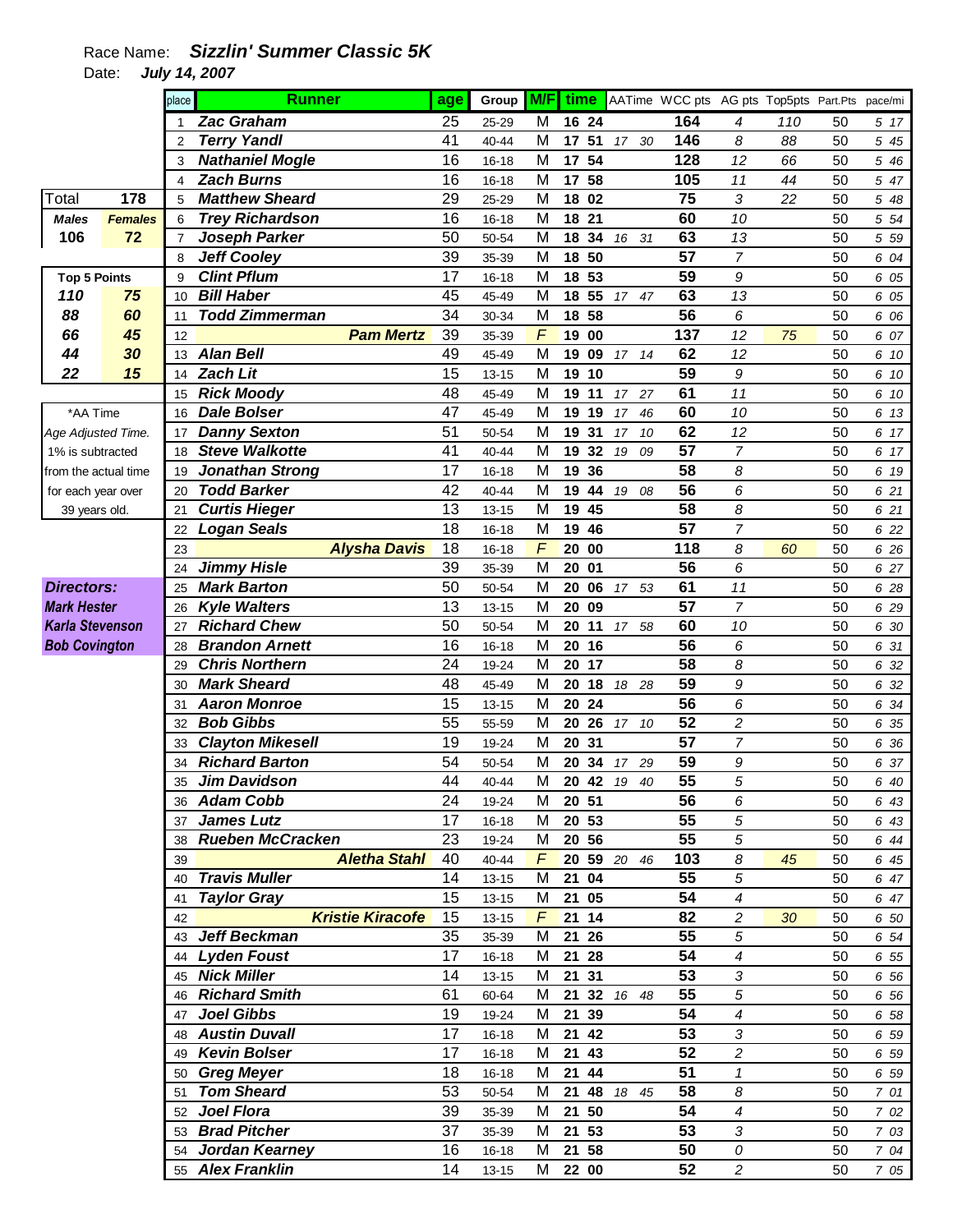| place | <b>Runner</b>             | age | Group M/F time |   |             |    |          | AATime WCC pts AG pts Top5pts Part.Pts pace/mi |                         |    |    |      |
|-------|---------------------------|-----|----------------|---|-------------|----|----------|------------------------------------------------|-------------------------|----|----|------|
| 56    | <b>Joe Nocton</b>         | 51  | 50-54          | м | 22 03       |    | 24<br>19 | 57                                             | 7                       |    | 50 | 7 06 |
| 57    | <b>George Sowers</b>      | 36  | 35-39          | M | 05<br>22    |    |          | 52                                             | $\overline{c}$          |    | 50 | 7 06 |
| 58    | <b>Matt Strittmatter</b>  | 47  | 45-49          | M | 22 09       |    | 20<br>23 | 58                                             | 8                       |    | 50 | 7 08 |
| 59    | <b>Kelli Stokes</b>       | 27  | 25-29          | F | 22 16       |    |          | 73                                             | 8                       | 15 | 50 | 7 10 |
| 60    | <b>Brenda Burns</b>       | 49  | 45-49          | F | 22<br>26    | 20 | 11       | 53                                             | 3                       |    | 50 | 7 13 |
| 61    | <b>Tom Ferkinhoff</b>     | 44  | 40-44          | M | 22<br>30    | 21 | 23       | 54                                             | $\overline{4}$          |    | 50 | 7 15 |
| 62    | <b>Hope Froderman</b>     | 19  | 19-24          | F | 22<br>33    |    |          | 55                                             | 5                       |    | 50 | 7 15 |
| 63    | <b>Lorrie Foust</b>       | 54  | 50-54          | M | 22<br>34    |    | 19<br>11 | 56                                             | 6                       |    | 50 | 7.16 |
| 64    | <b>Frank Donahue</b>      | 46  | 45-49          | M | 22<br>35    | 21 | 00       | 57                                             | $\overline{7}$          |    | 50 | 7 16 |
| 65    | <b>Nicole House</b>       | 17  | $16 - 18$      | F | 22<br>36    |    |          | 57                                             | 7                       |    | 50 | 7 16 |
| 66    | <b>Tracy Moody</b>        | 23  | 19-24          | F | 22 37       |    |          | 54                                             | $\overline{4}$          |    | 50 | 7 17 |
| 67    | <b>Shelly Haber</b>       | 44  | 40-44          | F | 22<br>39    | 21 | 31       | 57                                             | 7                       |    | 50 | 7 17 |
| 68    | <b>Ron Bauman</b>         | 48  | 45-49          | M | 00<br>23    |    | 20<br>56 | 56                                             | 6                       |    | 50 | 7 24 |
| 69    | <b>Roger Tyler</b>        | 46  | 45-49          | M | 23<br>01    |    | 21<br>24 | 55                                             | 5                       |    | 50 | 7 25 |
| 70    | <b>Kevin Lingg</b>        | 31  | 30-34          | M | 23<br>02    |    |          | 55                                             | 5                       |    | 50 | 7 25 |
| 71    | <b>Jason Newton</b>       | 32  | 30-34          | M | 22<br>23    |    |          | 54                                             | $\overline{4}$          |    | 50 | 7 31 |
| 72    | <b>Chris Justice</b>      | 15  | $13 - 15$      | M | 23<br>23    |    |          | 51                                             | $\mathcal I$            |    | 50 | 7 32 |
| 73    | <b>Dusty Barton</b>       | 12  | $0 - 12$       | M | 23<br>24    |    |          | 56                                             | 6                       |    | 50 | 7 32 |
| 74    | <b>Walter Keeley</b>      | 26  | 25-29          | M | 23<br>28    |    |          | 52                                             | 2                       |    | 50 | 7 33 |
| 75    | <b>David Eilar</b>        | 54  | 50-54          | M | 35<br>23    |    | 20<br>03 | 55                                             | 5                       |    | 50 | 7 35 |
| 76    | <b>Peggy Muller</b>       | 40  | 40-44          | F | 23<br>38    |    | 23<br>24 | 56                                             | 6                       |    | 50 | 7 36 |
| 77    | <b>Don Heaslip</b>        | 40  | 40-44          | M | 43<br>23    | 23 | 29       | 53                                             | 3                       |    | 50 | 7 38 |
| 78    | <b>Philip Jewell</b>      | 20  | 19-24          | M | 47<br>23    |    |          | 53                                             | 3                       |    | 50 | 7 39 |
| 79    | <b>Jerry Jones</b>        | 39  | 35-39          | M | 51<br>23    |    |          | 51                                             | $\overline{1}$          |    | 50 | 741  |
| 80    | <b>Jordan Warner</b>      | 18  | 16-18          | F | 57<br>23    |    |          | 56                                             | 6                       |    | 50 | 7 43 |
| 81    | <b>Megan Welborn</b>      | 16  | $16 - 18$      | F | 23<br>58    |    |          | 55                                             | 5                       |    | 50 | 7 43 |
| 82    | <b>Thomas Hale</b>        | 46  | 45-49          | M | 59<br>23    | 22 | 18       | 54                                             | $\boldsymbol{4}$        |    | 50 | 7 43 |
| 83    | <b>Gene Black</b>         | 65  | 65-69          | M | 24<br>00    |    | 17<br>46 | 50                                             | 0                       |    | 50 | 7 43 |
| 84    | <b>Matt Galyen</b>        | 20  | 19-24          | M | 24<br>02    |    |          | 52                                             | 2                       |    | 50 | 7 44 |
| 85    | <b>Elizabeth Malkemus</b> | 37  | 35-39          | F | 24<br>04    |    |          | 61                                             | 11                      |    | 50 | 7 45 |
| 86    | <b>Katie Gibbs</b>        | 17  | 16-18          | F | 05<br>24    |    |          | 54                                             | 4                       |    | 50 | 7 45 |
| 87    | <b>Bob Wood</b>           | 57  | 55-59          | M | 24<br>15    |    | 19<br>53 | 51                                             | $\mathcal I$            |    | 50 | 7 48 |
| 88    | <b>Caleb King</b>         | 14  | $13 - 15$      | M | 22<br>24    |    |          | 50                                             | 0                       |    | 50 | 751  |
| 89    | <b>Heather Johnson</b>    | 20  | 19-24          | F | 23<br>24    |    |          | 53                                             | 3                       |    | 50 | 7 51 |
| 90    | <b>Michael King</b>       | 52  | 50-54          | M | 24 27       | 21 | 16       | 54                                             | $\overline{4}$          |    | 50 | 7 52 |
| 91    | <b>Ashley Ferkinhoff</b>  | 17  | 16-18          | F | 24 28       |    |          | 53                                             | 3                       |    | 50 | 7 53 |
| 92    | <b>Kevin Shelley</b>      | 41  | 40-44          | M | 24 30 24 01 |    |          | 52                                             | $\overline{\mathbf{c}}$ |    | 50 | 7 53 |
| 93    | <b>Lesley Ferkinhoff</b>  | 17  | 16-18          | F | 24 31       |    |          | 52                                             | $\boldsymbol{2}$        |    | 50 | 7 53 |
| 94    | <b>Gina Jones</b>         | 37  | 35-39          | F | 24 32       |    |          | 60                                             | 10                      |    | 50 | 7 54 |
| 95    | <b>Vince Punzo</b>        | 45  | 45-49          | M | 24          |    | 35 23 07 | 53                                             | 3                       |    | 50 | 7 55 |
| 96    | <b>Bethany Franke</b>     | 15  | 13-15          | F | 45<br>24    |    |          | 51                                             | 1                       |    | 50 | 7 58 |
| 97    | <b>Michelle Dafler</b>    | 29  | 25-29          | F | 46<br>24    |    |          | 57                                             | $\overline{7}$          |    | 50 | 7 58 |
| 98    | <b>Eric Yandl</b>         | 12  | $0 - 12$       | M | 51<br>24    |    |          | 55                                             | 5                       |    | 50 | 7 59 |
| 99    | <b>Keith Morey</b>        | 33  | 30-34          | M | 24<br>58    |    |          | 53                                             | 3                       |    | 50 | 8 02 |
|       | 100 George Stallings      | 58  | 55-59          | M | 25 15 20    |    | 27       | 50                                             | 0                       |    | 50 | 8 08 |
|       | 101 Brandon Phillips      | 30  | 30-34          | M | 25<br>17    |    |          | 52                                             | $\overline{c}$          |    | 50 | 8 08 |
|       | 102 Neil Sabine           | 54  | 50-54          | M | 25<br>24    | 21 | 35       | 53                                             | 3                       |    | 50 | 8 11 |
|       | 103 Dennis Mann           | 63  | 60-64          | M | 25 34       |    | 19<br>26 | 54                                             | 4                       |    | 50 | 8 14 |
| 104   | <b>Margy Smith</b>        | 59  | 55-59          | F | 25<br>41    |    | 20<br>33 | 54                                             | 4                       |    | 50 | 8 16 |
|       | 105 Keith Runyon          | 48  | 45-49          | M | 46<br>25    |    | 23<br>27 | 52                                             | 2                       |    | 50 | 8 18 |
| 106   | <b>Eric Bulington</b>     | 33  | 30-34          | M | 25 51       |    |          | 51                                             | 1                       |    | 50 | 8 19 |
| 107   | <b>Kathy Barton</b>       | 51  | 50-54          | F | 25 57       |    | 22<br>50 | 52                                             | $\boldsymbol{2}$        |    | 50 | 8 21 |
| 108   | <b>Erin Parker</b>        | 16  | 16-18          | F | 26 08       |    |          | 51                                             | 1                       |    | 50 | 8 25 |
| 109   | <b>Tonya Burroughs</b>    | 20  | 19-24          | F | 26 09       |    |          | 52                                             | $\boldsymbol{2}$        |    | 50 | 8 25 |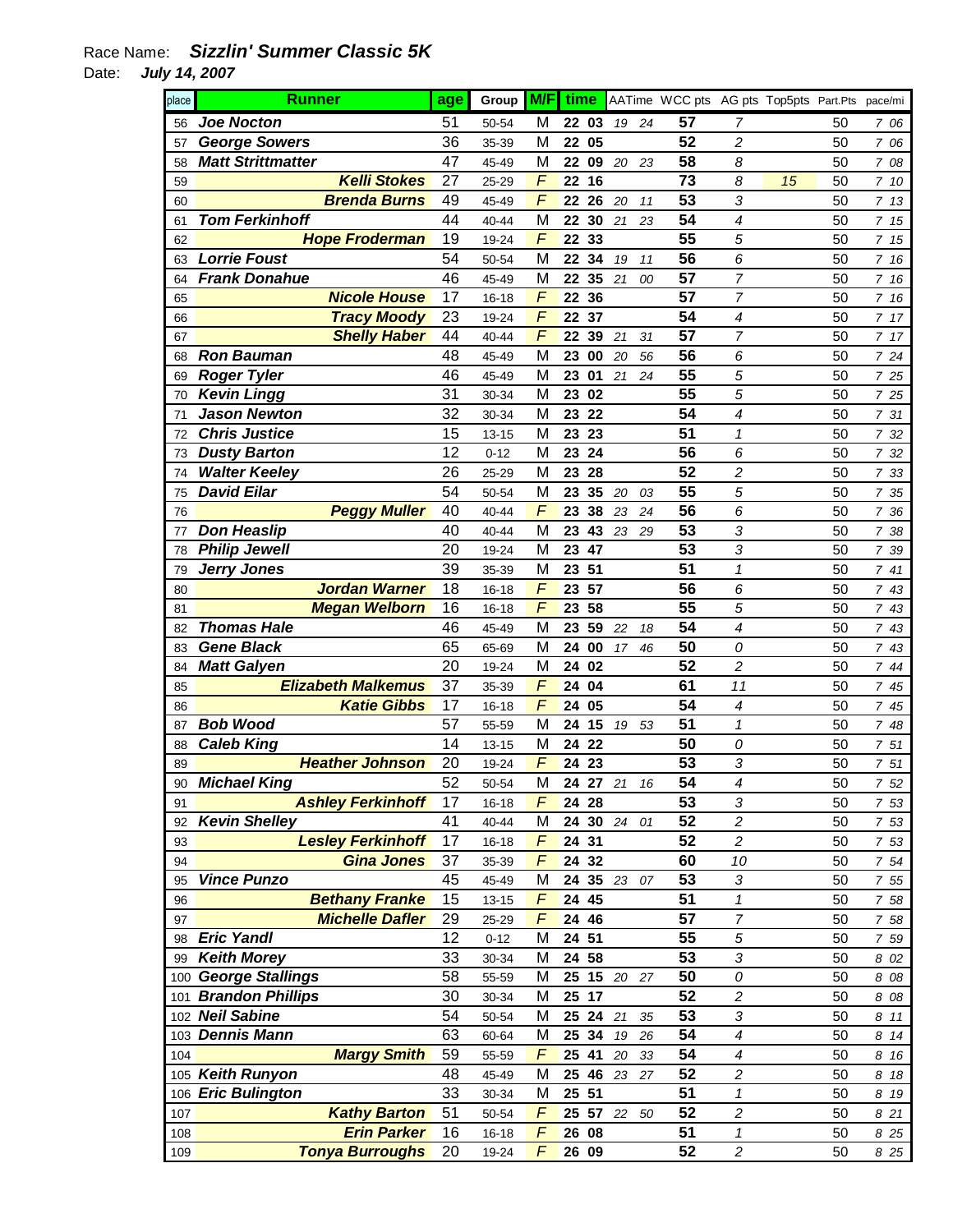| place | <b>Runner</b>            | age            | Group M/F |                | time            |                |             |    | AATime WCC pts AG pts Top5pts Part.Pts pace/mi |                          |    |          |
|-------|--------------------------|----------------|-----------|----------------|-----------------|----------------|-------------|----|------------------------------------------------|--------------------------|----|----------|
| 110   | <b>Steve Lair</b>        | 40             | 40-44     | M              |                 | 26 27          | 26          | 11 | 51                                             | 1                        | 50 | 831      |
| 111   | <b>Greg Kurtz</b>        | 50             | 50-54     | M              | 26              | 49             | 23          | 52 | 52                                             | $\overline{c}$           | 50 | 8<br>38  |
| 112   | <b>Melanie Neale</b>     | 15             | $13 - 15$ | F              | 26              | 52             |             |    | 50                                             | 0                        | 50 | 8<br>39  |
| 113   | <b>Jodi Fegter</b>       | 37             | 35-39     | F              | 26              | 54             |             |    | 59                                             | 9                        | 50 | 8<br>40  |
| 114   | <b>Duane Locker</b>      | 60             | 60-64     | M              | 26              | 56             | 21          | 17 | 53                                             | 3                        | 50 | 8 40     |
| 115   | <b>Hayley Rogers</b>     | 11             | $0 - 12$  | F              | 27              | 00             |             |    | 55                                             | 5                        | 50 | 8<br>41  |
|       | 116 Ryan Miller          | 9              | $0 - 12$  | M              | 27              | 01             |             |    | 54                                             | 4                        | 50 | 8<br>42  |
| 117   | <b>Lori Bolser</b>       | 35             | 35-39     | F              | 27              | 15             |             |    | 58                                             | 8                        | 50 | 8<br>46  |
| 118   | <b>Melanie McDaniel</b>  | 42             | 40-44     | F              | 27              | 18             | 26          | 29 | 55                                             | 5                        | 50 | 8<br>47  |
| 119   | <b>Tom Carrico</b>       | 54             | 50-54     | M              | 27              | 36             | 23          | 28 | 51                                             | $\mathcal I$             | 50 | 8 53     |
| 120   | <b>Leslie Rogers</b>     | 31             | 30-34     | F              | 27              | 59             |             |    | 53                                             | 3                        | 50 | 9 00     |
| 121   | <b>Kara Newman</b>       | 26             | 25-29     | F              | 28              | 17             |             |    | 56                                             | 6                        | 50 | 9<br>06  |
| 122   | <b>Chris Shepherd</b>    | 34             | 30-34     | M              | 28              | 41             |             |    | 50                                             | 0                        | 50 | 9<br>14  |
| 123   | <b>Judy Pierce</b>       | 45             | 45-49     | F              | 28              | 45             | 27          | 01 | 52                                             | $\overline{c}$           | 50 | 15<br>9  |
| 124   | <b>Kessler Fisher</b>    | 10             | $0 - 12$  | M              | 28              | 51             |             |    | 53                                             | 3                        | 50 | 9<br>17  |
| 125   | <b>Gwynne Justice</b>    | 38             | 35-39     | F              | 29              | 01             |             |    | 57                                             | 7                        | 50 | 9 20     |
| 126   | <b>Amy Decker</b>        | 41             | 40-44     | $\overline{F}$ | 29              | 02             | 28          | 27 | 54                                             | 4                        | 50 | 9 21     |
| 127   | <b>Kayli Burke</b>       | 11             | $0 - 12$  | $\overline{F}$ | 29              | 03             |             |    | 54                                             | 4                        | 50 | 9 21     |
| 128   | <b>Ann Gibbs</b>         | 48             | 45-49     | F              | 29              | 04             | 26          | 27 | 51                                             | $\mathcal I$             | 50 | 9 21     |
| 129   | <b>Cindy Elzemeyer</b>   | 33             | 30-34     | F              | 29              | 05             |             |    | 52                                             | $\overline{c}$           | 50 | 9 22     |
| 130   | <b>Jacob Warner</b>      | 11             | $0 - 12$  | M              | 29              | 12             |             |    | 52                                             | $\overline{\mathbf{c}}$  | 50 | 9 24     |
| 131   | <b>Brad Merkamp</b>      | $\overline{7}$ | $0 - 12$  | M              | 29              | 13             |             |    | 51                                             | $\mathcal I$             | 50 | 9 24     |
| 132   | <b>Stephen Warner</b>    | 40             | 40-44     | M              | 29              | 14             | 28          | 56 | 50                                             | 0                        | 50 | 9 25     |
| 133   | <b>Holly Hollinger</b>   | 26             | 25-29     | F              | 29              | 28             |             |    | 55                                             | 5                        | 50 | 9 2 9    |
| 134   | <b>Shannon Vatter</b>    | 39             | 35-39     | F              | 29              | 31             |             |    | 56                                             | 6                        | 50 | 9<br>30  |
| 135   | <b>Hunter Covington</b>  | 29             | 25-29     | M              | 29              | 53             |             |    | 51                                             | $\mathcal I$             | 50 | 9<br>37  |
| 136   | <b>Robert Vit</b>        | 46             | 45-49     | M              | 29              | 59             | 27          | 53 | 51                                             | $\mathcal I$             | 50 | 39<br>9  |
| 137   | <b>Mindy Ward</b>        | 36             | 35-39     | F              | 30              | 07             |             |    | 55                                             | 5                        | 50 | 42<br>9  |
| 138   | <b>Sabrina Patterson</b> | 22             | 19-24     | F              | 30              | 09             |             |    | 51                                             | $\mathcal I$             | 50 | 9<br>42  |
| 139   | <b>Lori Watson</b>       | 29             | 25-29     | F              | 30              | 16             |             |    | 54                                             | 4                        | 50 | 9 45     |
| 140   | <b>Laura Miller</b>      | 27             | 25-29     | F              | 30              | 29             |             |    | 53                                             | 3                        | 50 | 9<br>49  |
| 141   | <b>Jared Miller</b>      | 12             | $0 - 12$  | M              | 31              | 03             |             |    | 50                                             | 0                        | 50 | 9 59     |
| 142   | <b>Chet Wonsik</b>       | 20             | 19-24     | M              | 31              | 27             |             |    | 51                                             | $\mathcal I$             | 50 | 10 07    |
| 143   | <b>Angela Shipman</b>    | 34             | 30-34     | F              | 31              | 44             |             |    | 51                                             | $\mathcal I$             | 50 | 10<br>13 |
| 144   | <b>Alexa Lingg</b>       | 11             | $0 - 12$  | F              | 31              | 48             |             |    | 53                                             | 3                        | 50 | 10 14    |
| 145   | Jason Wickman            | 24             | 19-24     | M              | 31              | 52             |             |    | 50                                             | 0                        | 50 | 10 15    |
| 146   | <b>Jennifer Redmond</b>  | 17             | 16-18     | F              |                 | 32 03          |             |    | 50                                             | 0                        | 50 | 10 19    |
| 147   | <b>Sue Deitsch</b>       | 61             | 60-64     | F              |                 | 32 28          | 25          | 19 | 50                                             | 0                        | 50 | 10 27    |
|       | 148 Howard Deitsch       | 61             | 60-64     | M              |                 | 32 29          | 25          | 20 | 52                                             | 2                        | 50 | 10 27    |
|       | 149 Ken Hampton          | 54             | 50-54     | M              |                 | 32 31          | 27          | 38 | 50                                             | 0                        | 50 | 10 28    |
| 150   | <b>Lindsay Boatright</b> | 27             | 25-29     | F              |                 | 32 55          |             |    | 52                                             | $\boldsymbol{2}$         | 50 | 10 36    |
| 151   | <b>Ralana Shelley</b>    | 36             | 35-39     | $\overline{F}$ | 33 <sub>°</sub> | 21             |             |    | 54                                             | $\overline{\mathcal{A}}$ | 50 | 10 44    |
|       | 152 Stuart Karanovich    | 46             | 45-49     | M              |                 | 33 43          | 31          | 21 | 50                                             | 0                        | 50 | 10 51    |
| 153   | <b>Lisa Schrader</b>     | 27             |           | F              |                 | 33 57          |             |    | 51                                             | $\pmb{\mathcal{1}}$      | 50 |          |
|       | 154 Paul Railsback       | 62             | 25-29     | M              | 34              | 18             |             |    | 51                                             | $\mathbf{1}$             | 50 | 10 56    |
|       | <b>Marie Engle</b>       |                | 60-64     | F              |                 |                | 26          | 25 | 53                                             |                          |    | 11 02    |
| 155   | <b>Danielle Dafler</b>   | 41             | 40-44     | F              |                 | 34 51<br>35 09 | 34          | 09 | 52                                             | 3                        | 50 | 11 13    |
| 156   |                          | 12             | $0 - 12$  |                |                 |                |             |    |                                                | $\boldsymbol{2}$         | 50 | 11 19    |
| 157   | <b>Jennifer Cooley</b>   | 38             | 35-39     | F              | 35              | 10             |             |    | 53<br>52                                       | 3                        | 50 | 11 19    |
| 158   | <b>Debbie Long</b>       | 42             | 40-44     | F              | 35              | 11             | 34          | 08 |                                                | $\boldsymbol{2}$         | 50 | 11 19    |
| 159   | <b>Joyce Chew</b>        | 50             | 50-54     | F              | 36              | 08             | 32          | 10 | 51                                             | 1                        | 50 | 11<br>38 |
| 160   | <b>Vickie Stigleman</b>  | 55             | 55-59     | F              | 36              | 13             | $30\,$      | 25 | 53                                             | 3                        | 50 | 11<br>39 |
| 161   | <b>Dawn Miller</b>       | 43             | 40-44     | F              | 36              | 32             | 35          | 04 | 51                                             | $\mathbf{1}$             | 50 | 11<br>46 |
| 162   | <b>Christina Carlton</b> | 20             | 19-24     | F              |                 | 36 33          |             |    | 50                                             | 0                        | 50 | 11 46    |
|       | 163 Michael Shipman      | 35             | 35-39     | M              |                 | 38 34          |             |    | 50                                             | 0                        | 50 | 12 25    |
|       | 164 Bill Collins         | 62             | 60-64     | M              |                 |                | 39 02 30 03 |    | 50                                             | ${\cal O}$               | 50 | 12 34    |